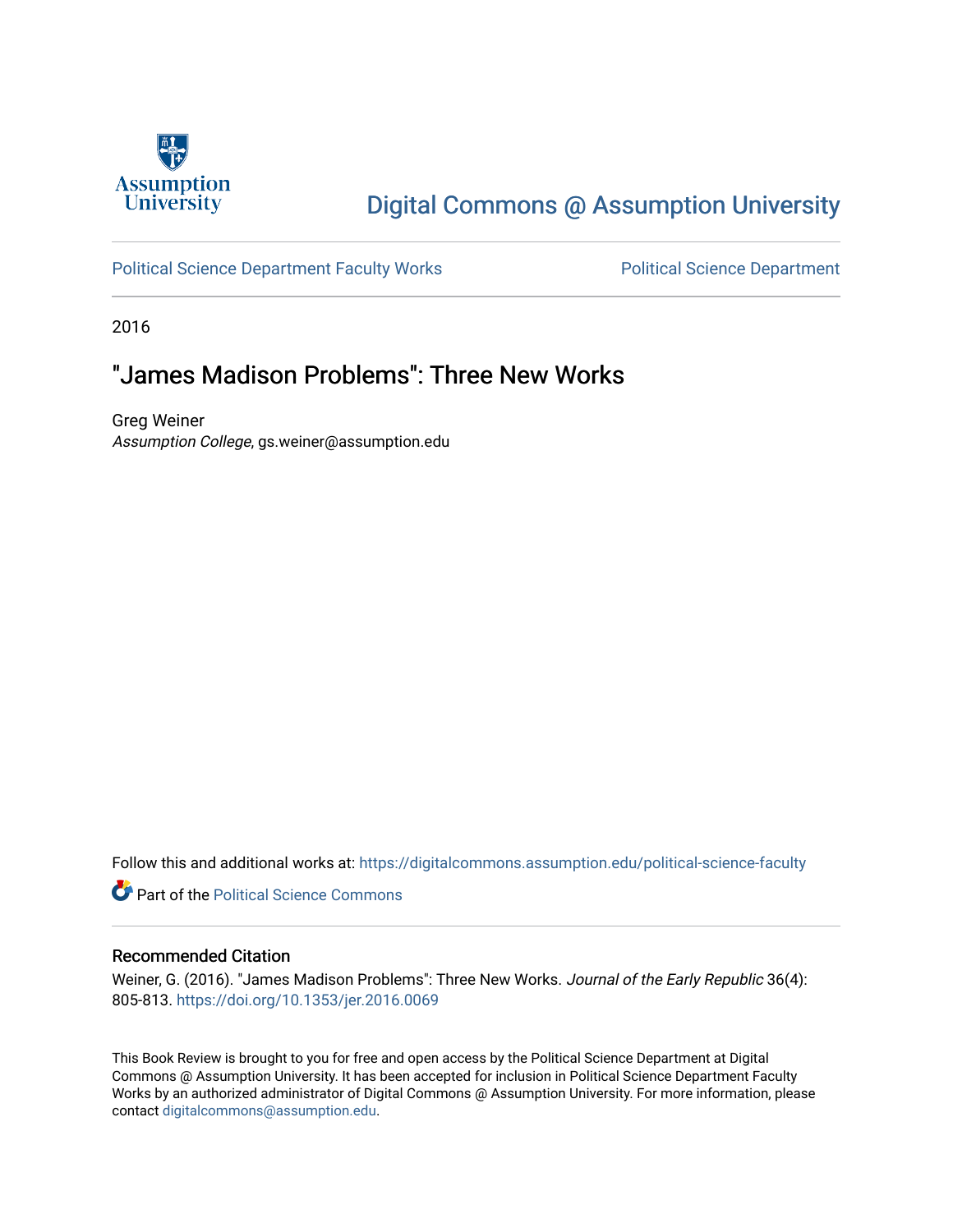## Review Essay "James Madison Problems": Three New Works

GREG WEINER

*The Mind of James Madison: The Legacy of Classical Republicanism*. By Colleen Sheehan. (New York: Cambridge University Press, 2015. Pp. 275. Cloth, \$95.00.)

*James Madison and Constitutional Imperfection*. By Jeremy D. Bailey. (New York: Cambridge University Press, 2015. Pp. 181. Paper, \$29.99.)

*Madison's Hand: Revising the Constitutional Convention*. By Mary Sarah Bilder. (Cambridge: Harvard University Press, 2015. Pp. 358. Cloth, \$35.00.)

The long-running debate over what Gordon Wood called the "James Madison problem" centers largely around the status of public opinion in Madison's thought: whether, in other words, it was to be regarded as an object of concern or a salutary force, whether Madison changed his mind on that question between helping to frame the constitutional order and serving within it and, finally, whether, if he did so, his motives were opportunistic.1 More recent scholarship on Madison has sought strands of consistency that transcend Wood's problem.2 Still, the theoretical

*Journal of the Early Republic*, 36 (Winter 2016)

<sup>1.</sup> Gordon S. Wood, *Revolutionary Characters: What Made the Founders Different* (New York, 2006).

<sup>2.</sup> See, *inter alia,* Alan Gibson, "Madison's 'Great Desideratum': Impartial Administration and the Extended Republic,' " *American Political Thought* 1, no. 2 (2012), 181–207; and Greg Weiner, *Madison's Metronome: The Constitution, Majority Rule and the Tempo of American Politics* (Lawrence, KS, 2012).

Copyright © 2016 Society for Historians of the Early American Republic. All rights reserved.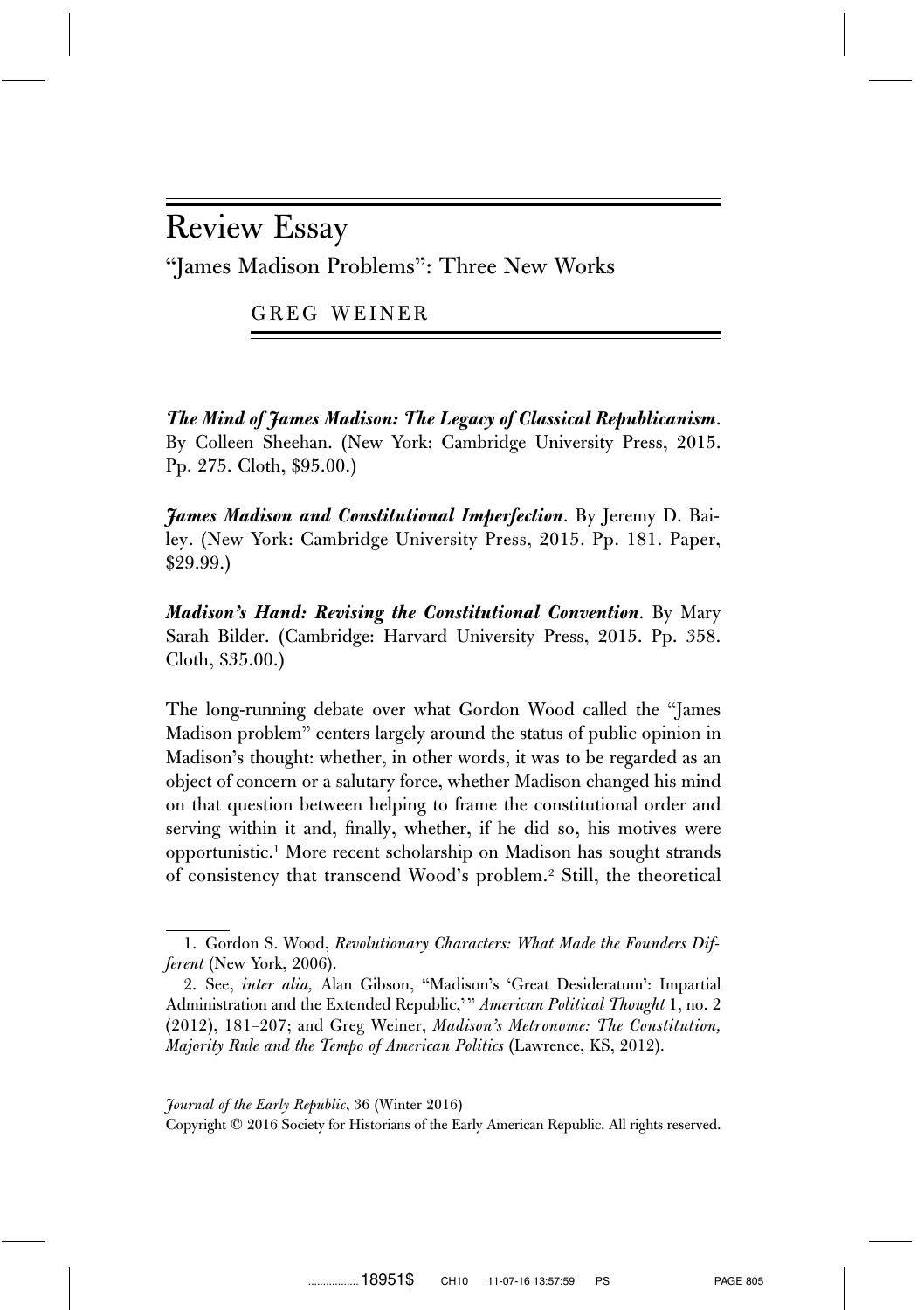standing of public opinion remains challenging terrain for interpreters of Madison. Of course, that Madison's thought might have evolved need not scandalize, but if it did change, it would be helpful to understand exactly how and why. Three new books help to shed light on that question, among others.

Colleen Sheehan's *The Mind of James Madison: The Legacy of Classical Republicanism* exegetes his "Notes on Government," uncovering the classical roots of what she argues was his belief, at least as of 1791, in a regime that helps to give public opinion shape. Jeremy Bailey's *James Madison and Constitutional Imperfection* is a wide-ranging and often surprising exploration of several untreated aspects of Madison's thought, including his alliance with Thomas Jefferson and what Bailey sees as his use of public opinion to complete the constitutional project. Finally, Mary Sarah Bilder's *Madison's Hand: Revising the Constitutional Convention* asserts that Madison's *Notes* of the Philadelphia convention as we have them today are the product of a lifelong modification designed to shape public opinion, largely public perceptions of Madison himself.

These works come amid a recent renewal of historiographical interest in Madison, including a spate of biographies from Lynne Cheney, Jeff Broadwater, and Kevin R. C. Gutzman, among others. Andrew Burstein and Nancy Isenberg's definitive *Madison and Jefferson* has plumbed new depths of the Founding's most enduring intellectual and political partnership.3 These, combined with the University of Virginia's publication of the first in a projected seven volumes of Madison's content-rich retirement papers, have stoked new interest in the Virginia scholar–statesman. This trio of new books from Sheehan, Bailey, and Bilder are turning that interest back toward his political thought.

Sheehan sees the "intellectual journey" of the "Notes" as "a retrieval of the ancient quest to vindicate republican government" (13). Madison's guide on the journey is Jean-Jacques Barthélemy, the French author of *Voyage of Anacharsis,* which Jefferson sent to Madison on the eightvolume work's publication in 1789. Sheehan suggests that Madison regarded the ancient and modern solutions to the internal stability of

<sup>3.</sup> Lynne Cheney, *James Madison: A Life Reconsidered* (New York, 2014); Jeff Broadwater, *James Madison: A Son of Virginia and a Founder of the Nation* (Chapel Hill, NC, 2012); Kevin R. C. Gutzman, *James Madison and the Making of America* (New York, 2012); Andrew Burstein and Nancy Isenberg, *Madison and Jefferson* (New York, 2010).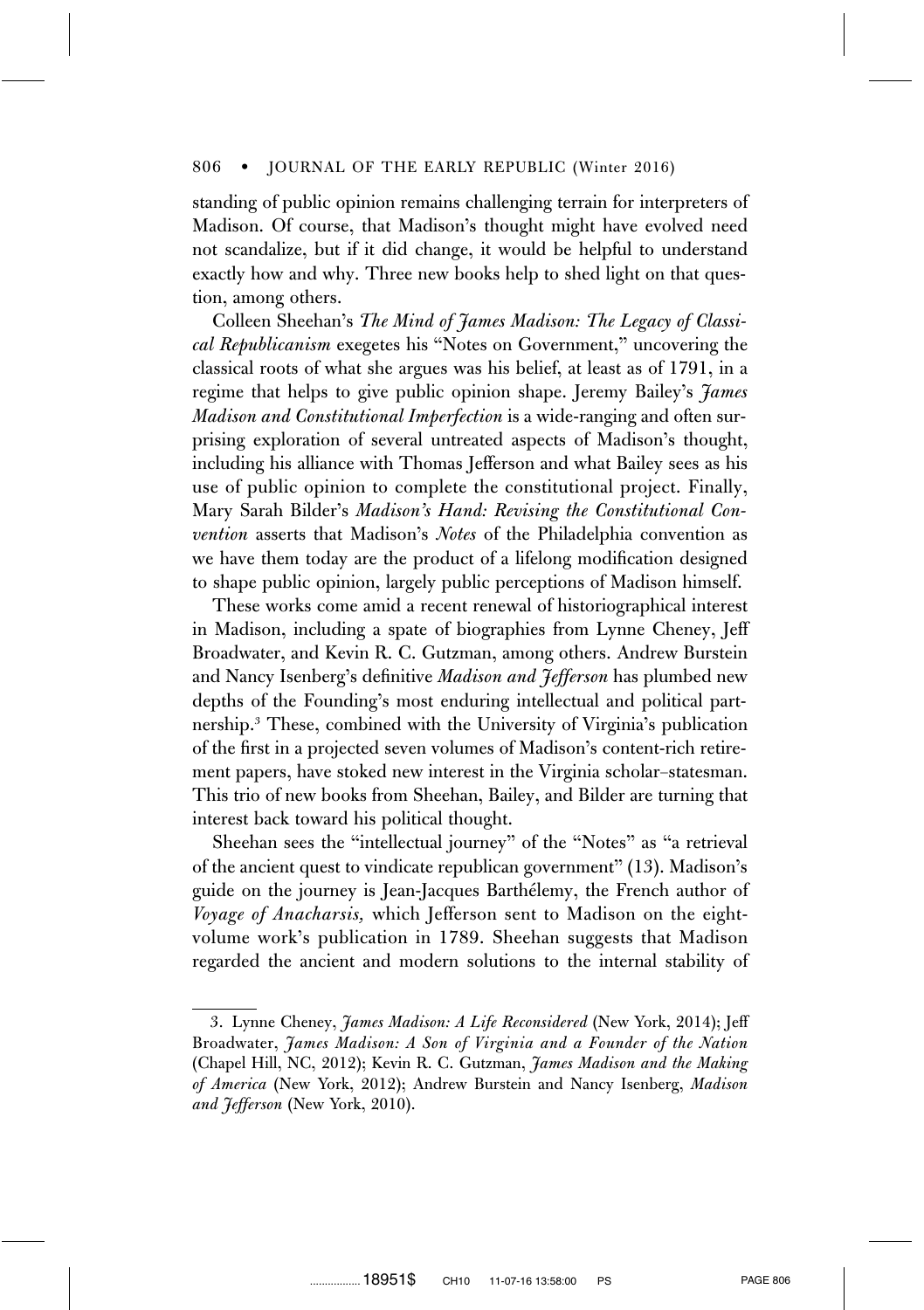republics—the former as the education of public opinion via singular institution, the latter taming it with institutional arrangements and selfinterest—as something of a false dichotomy. "In carefully investigating the various influences on government and, particularly, the powerful effect of public opinion on the operations of government in an extensive, federal republic, Madison believed he had discovered a way in which the safety and the liberty of citizens, including their participation in the active sovereignty of the regime, could be achieved" (17).

The key to this is communication. Thus in the "Notes," Madison, reflecting on the problem of size, counsels that a republic cannot be too small—because, as he had noted in Federalist 10, it would be consumed by faction—but also not too large, because public opinion could not form. Devices that facilitate communication—roads, newspapers, commerce, and the like—counter the otherwise diluting effect of territorial sprawl. This public opinion, in Sheehan's account of Madison, must do more than aggregate individual views. "Instead, it must be transformed to become the 'reason of the society'—or, in other words, impartial decisions about the public good" (42). So conceived, public opinion, as Madison would later write in the *National Gazette,* not only "sets bounds to every government," it is also "the real sovereign in every free one" (49).

Yet size presented unique challenges, especially to "the classical notion of a genuinely participatory and free citizenry." Madison's discovery in the "Notes," Sheehan argues, was "a way to achieve political liberty in a large republic" by supplementing Montesquieu's idea of liberty as security with the ancient idea of "the citizen's liberty, which is manifest in the citizen's active participation in the sovereignty" (62–63). The core of the idea was the sovereignty of public opinion. Sheehan writes, "Derived from the will of the society, public opinion is the result of a process of public communication and deliberation that refines, enlarges, and transforms public views into the reason of the society. In turn, the reason of the society operates on the understanding and interest of the society" (64). The task in Madison's eyes was to "educat[e] public opinion in the moral principles of republicanism, thereby establishing a political system in which the will of the society is based on the reason of the society," which depended not on institutions, but rather on "the soundness of public opinion" (71).

This pedagogical process, which is the rub, occurs through what Madison calls the "commerce of ideas," including cultural influences,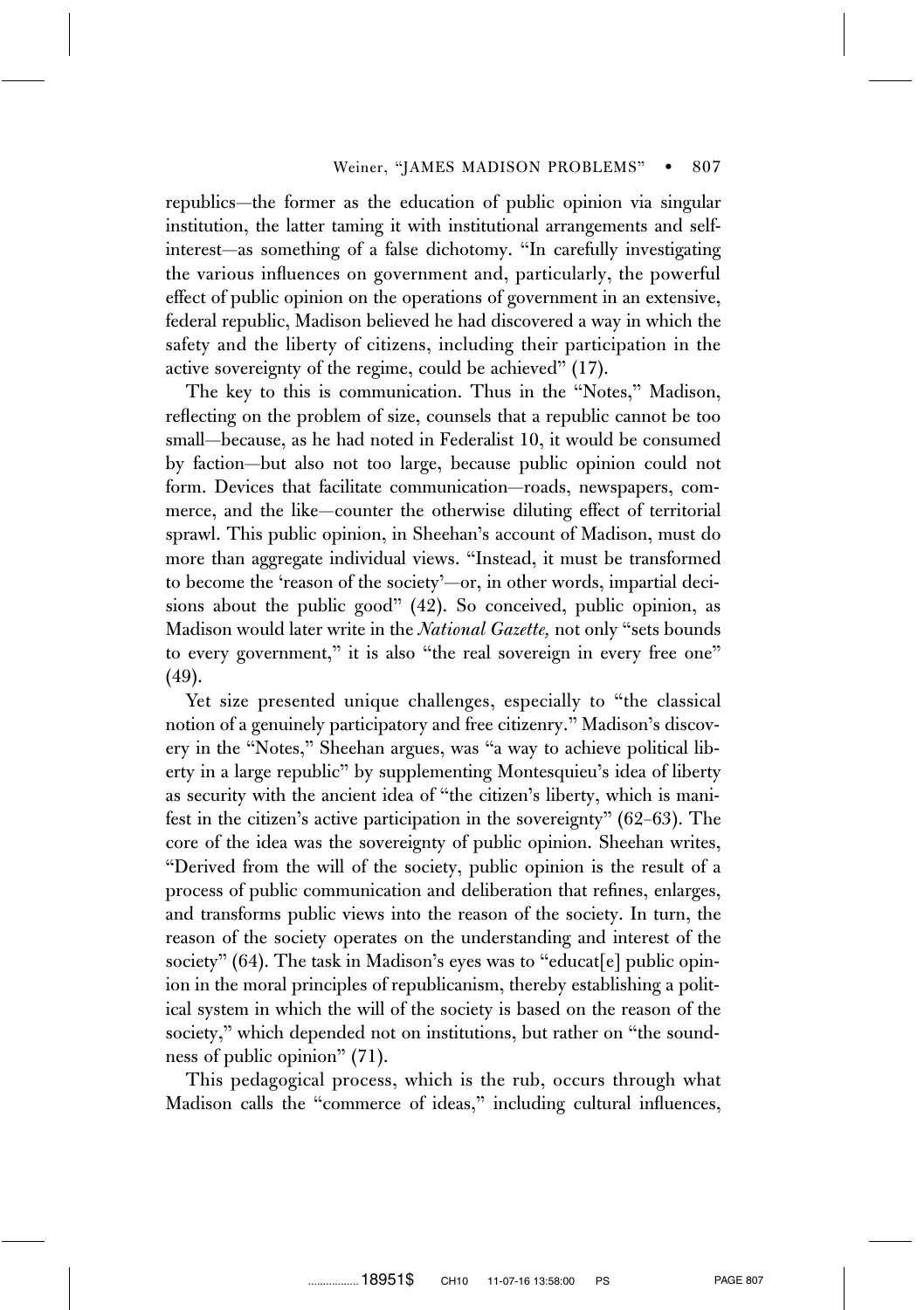religious teachings, customs and mores, and public morality (84–85). Representation and political devices—the Bill of Rights, for example could also serve pedagogical functions. Similarly, federalism, by splitting the public into local polities, facilitates the formation and collection of public opinion.

The difficulty is that the "Notes"—which are, after all, an outline, not a completed work—are strikingly devoid of detail on how precisely this process of public education is to operate. They constitute, in that sense, more a hope than a solution. To be sure, this is less a problem with Sheehan's analysis than with the incomplete state of Madison's project. Nonetheless, before the "Notes" is elevated to the canonical status she advocates, more work on this question might be done. That is, while we might be persuaded that communication can facilitate the formation of public opinion in an extended territory, why, exactly, should we expect the "commerce of ideas" to produce the *right*—that is, morally upright ideas? Why should it not be just as likely a mass commerce in ideas would dilute moral rigor? Perhaps a proper "republican distribution of citizens" (258), as the title of one chapter in the "Notes" holds, would help, but here again we are saddled with more aspiration than strategy.

Sheehan's book also raises the question of the place of the "Notes" in the Madisonian corpus. Sheehan sees it as central, and once one enters that space with her, her exegesis—especially her excavation of its roots in ancient sources as refracted through Barthélemy—is excellent. But in this book, the "Notes" are largely extracted from Madison's larger work. This leaves the sense that Madison is an unadulterated Aristotelian, which, in turn, never comes to grips with competing strands in his thought. It is, of course, not Sheehan's stated ambition to deal with the whole of Madison, and the depth with which she explores this piece of him is a valuable contribution. It may nonetheless be truer to say there are Aristotelian influences on or strains in Madison than to say he is an Aristotelian simply. In any case, future commentators will be compelled to incorporate or refute the Madison of the "Notes" into their scholarship thanks to the extent to which Sheehan has made it the centerpiece of hers.

Bailey treats a much broader Madison by means of unsettling some of the most widely held—one is tempted to say "venerated"—assumptions about him, the result of which is an invaluable contribution to Madison scholarship. Bailey takes his bearings from dissatisfaction with the traditional bifurcation between Madisonian constitutionalism, which mediates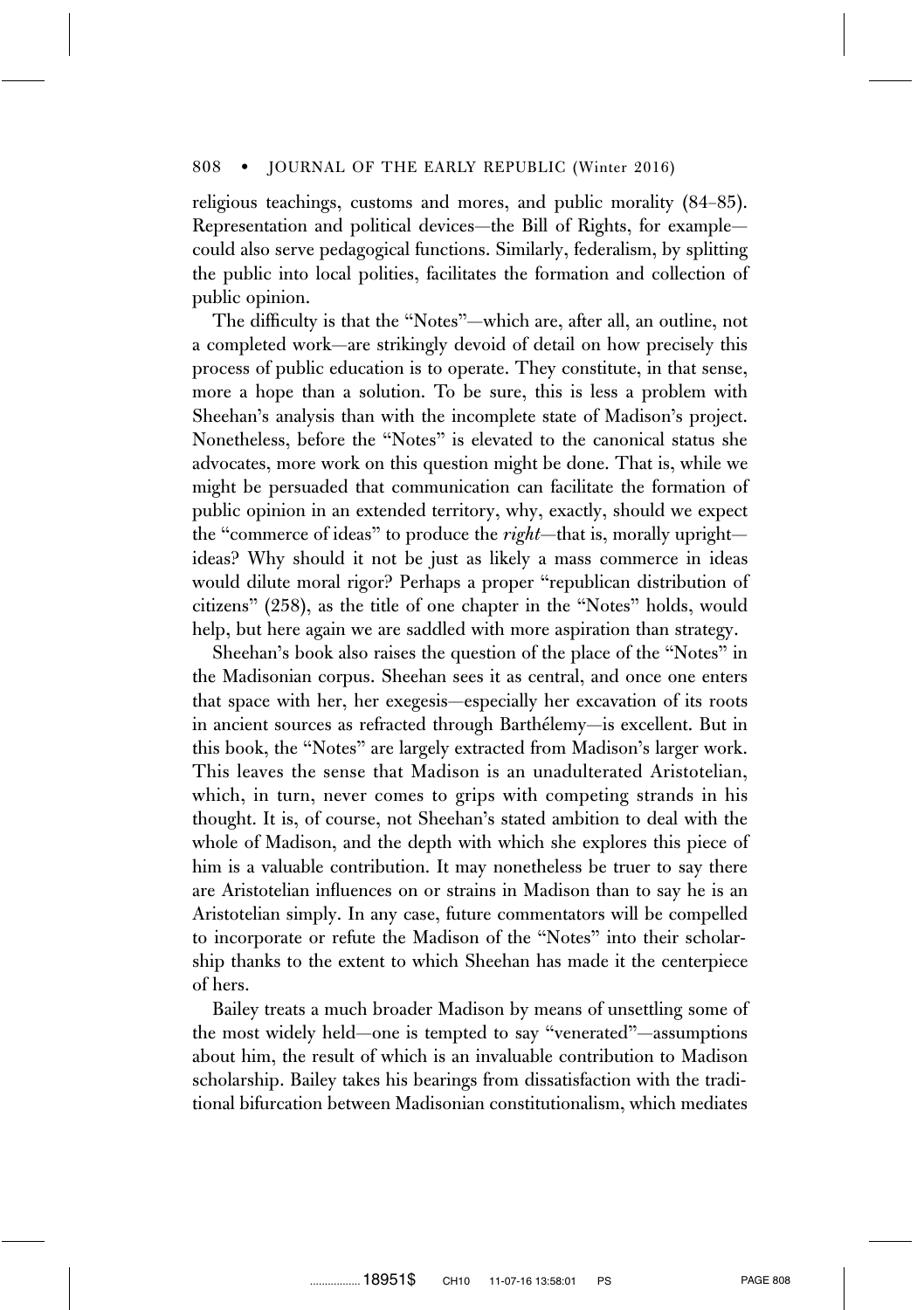popular will, and Jeffersonian republicanism, which channels it. The reality, he notes, is that Madison spent the bulk of his career helping Jefferson mobilize public opinion. Bailey explores this puzzle through the prism of constitutional imperfection, by which he means "the gaps that necessarily arise because no constitution can anticipate every contingency and opportunity" and "the flaws that derive from the errors of the founders" (1).

Bailey's treatment of this problem repeatedly upends conventional wisdom. He complicates, for example, Madison's widely hailed case for constitutional veneration in Federalist 49, noting that in an "underappreciated" 1785 letter to Caleb Wallace discussing a constitution for Kentucky, Madison recommended scheduling a "revision" after a generation (22–23). Why, then, warn against such a revision in the case of the federal constitution? Drawing on correspondence, Bailey upsets consensus views of Madison that see him as preferring the deliberative rule of elites. Such views do not properly distinguish, Bailey argues, between ordinary and founding politics. Madison was specifically and clearly skeptical "of deliberation among leading politicians during moments of founding. . . . [T]he source of concern for Madison was not the men who would be doing the discussing, but rather the subject matter itself" (34).

Madison thus suggests, amid his catalog of constitutional imperfections in Federalist 37, that a diversity of factions might help to administer a government but would complicate the task of forming it. "In this remarkable discussion, Madison went as far as to narrow the applicability of his famous discovery, the extended republic as a solution for faction" (36). On Bailey's reading, Madison's task in Federalist 49 was not to make an unqualified case for veneration—which his "confession" of imperfections in Federalist 37 would have complicated—but rather the immediate imperative of dissuading Edmund Randolph and other moderates from insisting on a second convention. Veneration, Bailey asserts, even provides a "veneer" of democratic legitimacy to founding moments in which deliberation is not always possible (46).

Bailey is more open to the idea of deliberation during times of ordinary politics, but he notes Madison's significant omission of the word in *The Federalist* after his use of it to describe foundings of ancient republics. Even in the closest case, Federalist 63's argument that the Senate will facilitate the prevalence of the "cool and deliberate sense of the community," it is the community's sense, not that of the elites, to which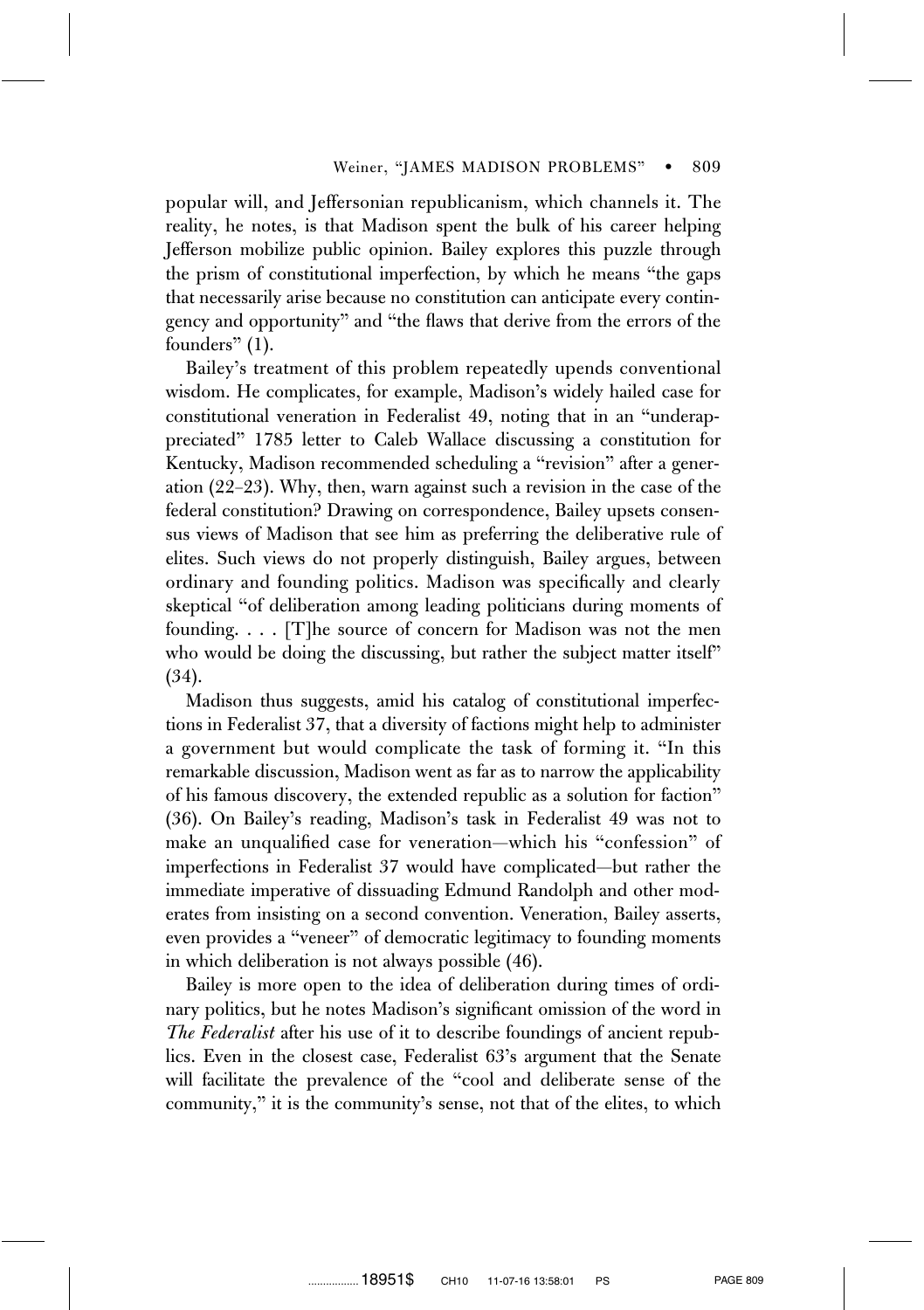Madison refers—and even then, Bailey believes Hamilton wrote the essay under consideration (46–47). "In the view of this author," Bailey writes, "there is very little evidence that Madison ever expected that members of either house of Congress would engage in deliberation" (48).

Bailey further complicates the case for Madisonian institutionalism as a source of stability with his insightful treatment of the First Congress's debate over the removal power—a case of constitutional imperfection in the sense of a silence that had to be filled in. In that debate, Bailey shows, Madison opposed involving the Senate in the removal of executive officials because doing so would entail excessive stability and because Madison "was well on his way to seeing the president as accountable to a national electorate" and thus to public opinion (61). The importance of the much overlooked removal debate is that it represented the working out of a constitutional imperfection that involved "the balancing of stability and republican responsibility, a difficulty Madison discussed at length in *Federalist* No. 37" (68).

Bailey plows his newest ground by attending to what he calls "the middle Madison," the period between Madison's service as secretary of state and the eruption of retirement writings in the 1820s. The "central problem in understanding Madison's political thought over his career," Bailey writes, is why he became and remained a Jeffersonian (115). Bailey explores this by seeing Jefferson's "Revolution of 1800" as "a practical solution to the problem of constitutional imperfection" (116). He notes that Madison suggested an extra-constitutional, opinionoriented resolution to the electoral crisis of 1800, one in which Jefferson and Aaron Burr would jointly call Congress into session to resolve the choice of president. Bailey sees Madison as somewhat tempering Jeffersonian prerogative but nonetheless serving as "a loyal foot soldier, a faithful son, and a central adviser in Jefferson's transformation of the political order" (140).

Bailey's assessment of Madison's decision to compile his notes of the Constitutional convention calls scholarly attention for the first time to a letter Madison sent the Virginia legislator and judge John G. Jackson. In it, Madison acknowledged two flaws in the Philadelphia Convention's deliberations: first, being, in Bailey's words, "overly influenced by current events" (167), such as Shay's Rebellion; and second, rushing to complete its work. "[M]adison said he would have qualified his preference for stability had he had more time for 'reflection' during the Convention" (167–68).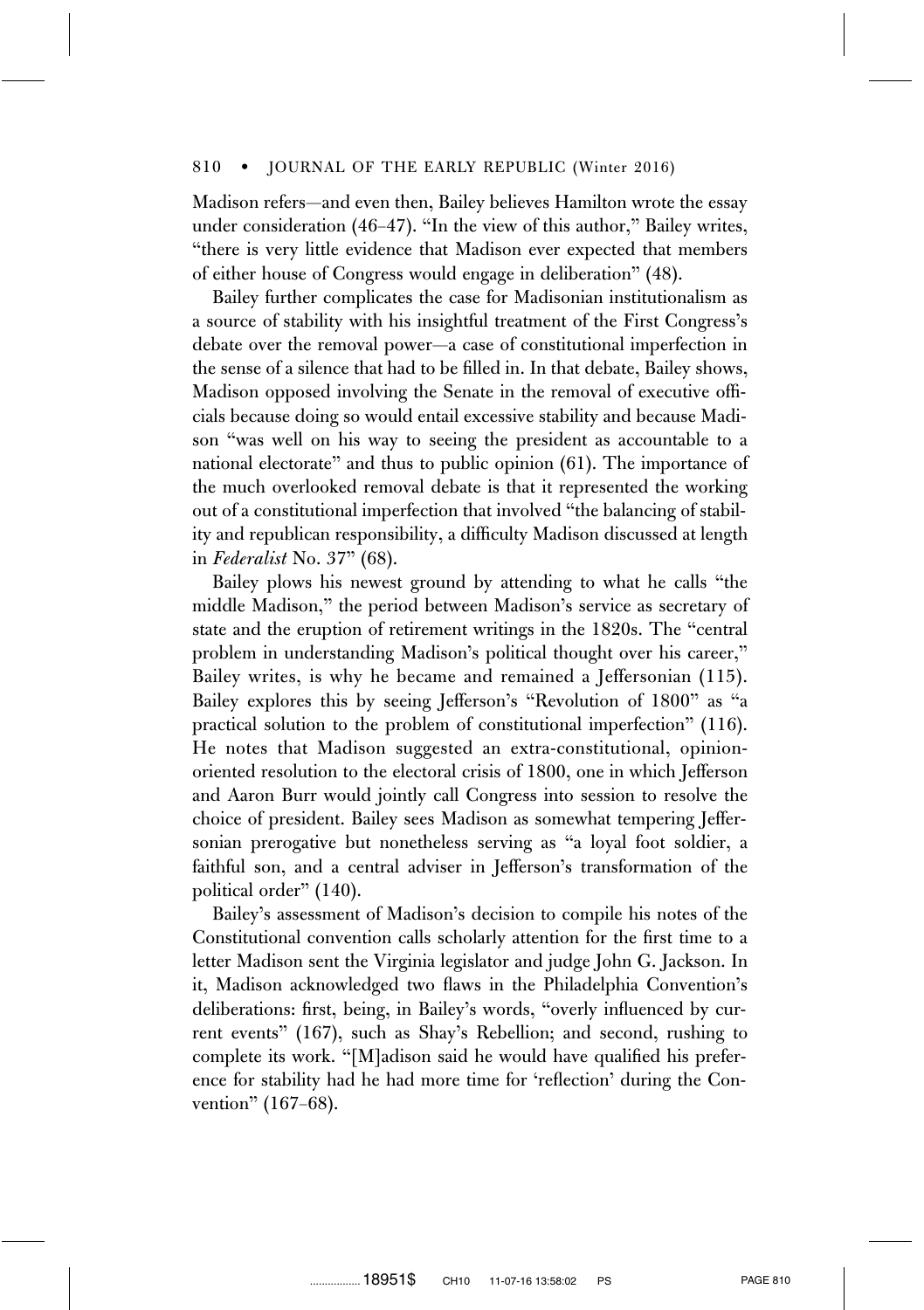In all, Bailey's urging that scholars look from "Madisonian constitutionalism" to his republican impulses as seen through the problem of constitutional imperfection is a persuasive and welcome corrective. It has, at moments, its limits. Madison's concern with institutions remains evident throughout his career, as Bailey is scrupulous to note. Both institutions and opinion may be necessary ingredients of a regime; there is not an inherent dichotomy between them. Nor, in fairness, does Bailey suggest one, but he at times verges on it. His downplaying of Congressional deliberation is one such instance. Federalist 55 does indicate, as Bailey notes, that all large assemblies "of whatever characters composed" will behave like mobs, but this not a surrender to the inevitable, it is a defense of Madison's institutional solution: a small House. (Indeed, Madison's wish that he had himself had more time for "reflection" at the Convention suggests at least a desire for deliberation.) Still, even to the extent the chief contribution of this book lies in dismantling conventional wisdom—and it is likely to be succeed in forging some new wisdom as well—the result is a landmark enterprise.

Bilder, too, seeks to dismantle conventional wisdom, which holds that Madison's *Notes* of the Constitutional Convention of 1787 are the most reliable source of the interior workings of that endeavor. Utilizing the skills of both a literary and historical detective—she has both excavated clues in the text and subjected the original notes to rigorous physical examination, observing, for example, differences in paper, ink, and watermarks—Bilder concludes in this well-written and engaging work that Madison revised the *Notes* over the course of his life.

Among the more provocative and significant of Bilder's assertions is that the eleventh item in Madison's pre-convention "Vices of the Political System of the United States" memorandum—the one that prefigured the extended republic thesis of Federalist 10—may have been added after the Convention, calling the originality of the theory into question. Similarly, she argues that his famed June 6 speech on factions—again presaging the argument of Federalist 10—was composed after the Convention and inserted into the notes retrospectively (73). The strong suggestion is that he cribbed it from Gouverneur Morris's speech on July 19 (117).

Bilder also records Madison as replacing or revising speeches to shape opinions of himself. Most significantly, Bilder argues that Madison attempted after the fact to conceal the extent of his support of slavery. Noting striking similarities between Madison's and Luther Martin's condemnations of slavery, Bilder wonders whether, after the Convention,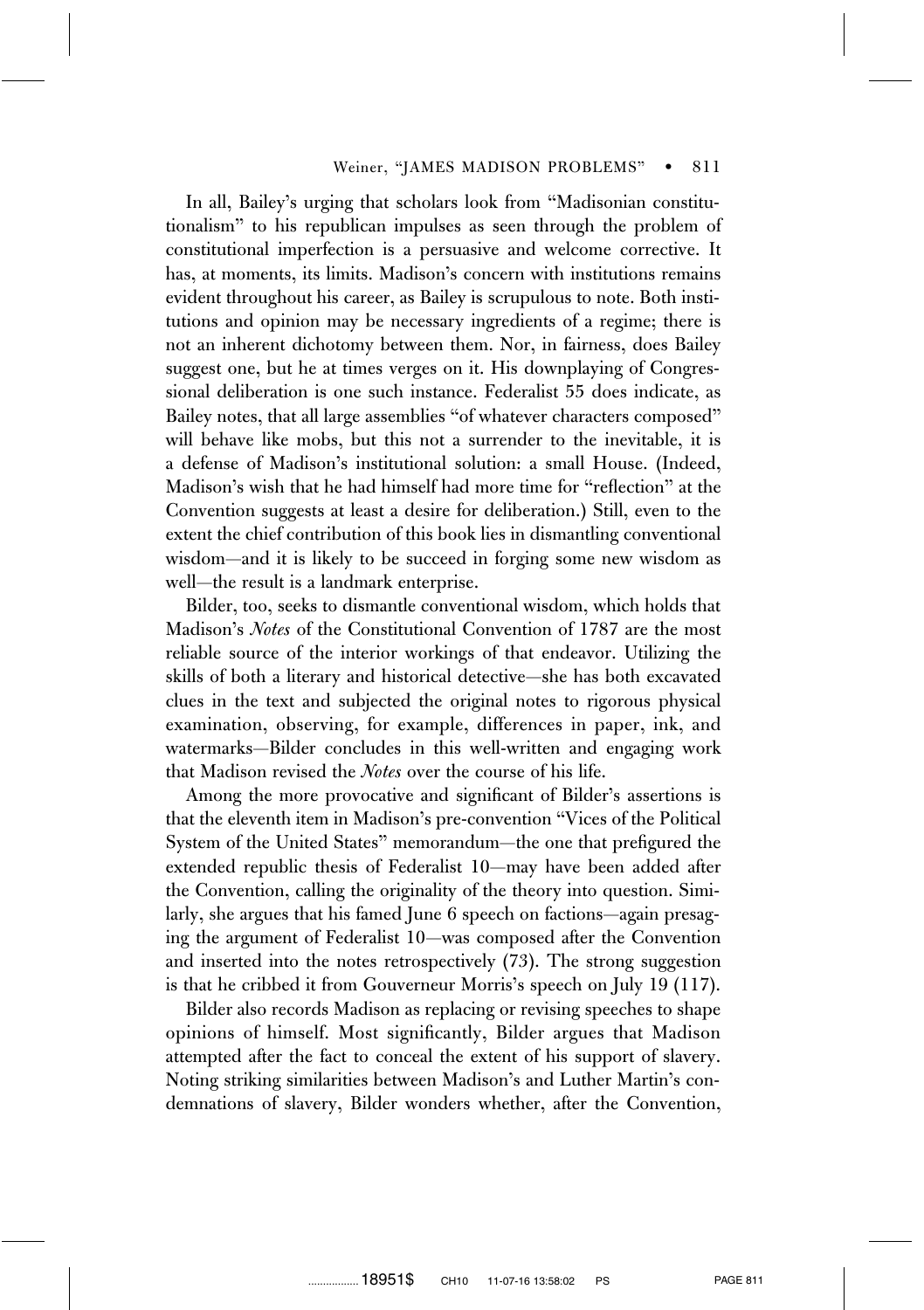Madison inserted statements of his own late in the record of the debates. This is partly because she establishes that Madison's *Notes* after August 21 appear to have been composed in the fall of 1789, and thus these entries, including his own speeches, may be tinged with retrospective wishes and contemporary politics.

All these are useful insights. Yet Bilder also repeatedly imputes motives to Madison with scant external evidence. In one illustrative if not central example, she devotes a paragraph to suggesting that Madison may have misspelled delegates' names—which she acknowledges was common in the period's correspondence—to poke fun at those he disliked. Bilder speculates, also without evident basis: The fact that letters are missing after more than 225 years acquires the sinister connotation that Madison "might"—only "might"—have divulged confidential information that led to their destruction (56). She records changes in copying the *Notes* that possess no seeming significance, such as excluding "Mr." from names (185).

Even setting such deficiencies aside, this question remains: Supposing every conclusion Bilder draws is true, then what? That is, if—as certainly appears to be the case—her physical evidence of revision is unimpeachable, in what significant ways does it change our understanding of Madison? That his views on slavery were unsatisfactory and even hypocritical was already known. That he was a politician concerned with perceptions of himself is equally unsurprising. As to the originality of his theory on factions, its outlines were latent as early as his April 1787 correspondence with George Washington. This book, in the end, has historical value as what Bilder calls it: a "biography of the Notes." But the extent to which it provides insight into Madison's mind in addition to his hand is less clear. Still, the revisions Madison used that hand to make are nonetheless intriguing, even if not as theoretically significant as Bilder suggests. Especially given the paucity of historical work on the *Notes* themselves as opposed to their content, the research underlying this book remains a valuable contribution.

All told, the Madison who emerges from these three works is more variegated and complicated than the one we knew before. While Bilder raises questions about the canonical and unadulterated standing of the convention notes, Sheehan deepens our understanding of the "Notes on Government," raising important questions about whether they are accorded adequate weight in treatments of Madison. Bailey's unsettling of seemingly settled questions is a relentless delight for the Madison